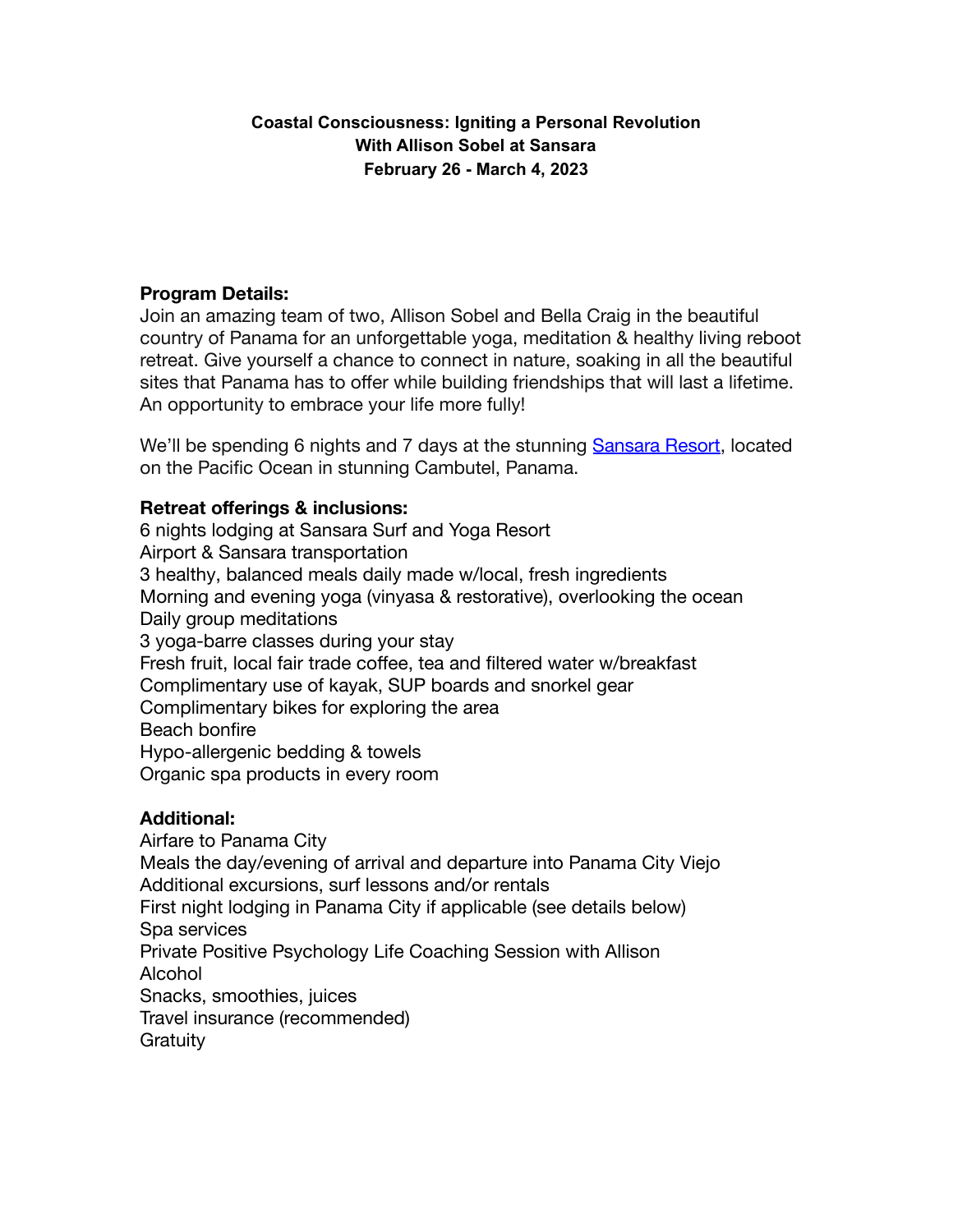## **Rates and Accommodations:**

Investment is per person (non-refundable deposit and taxes included):

### **Early Bird Rates valid until September 1, 2022** *All pricing is per person, inclusive of taxes*

Quadruple Occupancy – Hanuman Sold Out & Ranchito \$2200 Triple Occupancy – Anahata \$2299 Double Occupancy – Casa Antigua, Rio Chico, Rio Grande \$2599 Cedro Espino – 2 Queen Beds/Double Occupancy \$2699 "Ganesha" – Premium Double Occupancy Sold Out "Apana" – Premium Deluxe Double Occupancy \$2999 "Prana" – Premium Deluxe Double Occupancy \$2999 "Casa Om" -Premium King w/ Private Pool Sold Out "Casa Zen" – Luxury Premium King w/ Private Pool & Kitchen Sold Out Single Occupancy – \$3899

## **Travel suggestions:**

We recommend flying into Panama City (PTY) one day prior to the retreat start date to allow for participation in the transportation to Sansara Resort. We suggest staying in the Casco Viejo area of Panama City to experience the historical yet restored district of the city. Transportation leaves Casco Viejo at 8:30AM on February 26th, 2023. Recommended hotels in Panama City:\$\$ Magnolia Inn; \$\$\$ Central hotel; \$\$\$\$ American Trade Hotel; \$\$\$\$ Las Clementinos \$\$\$ JW Marriot

On the return, please book flights no earlier than 6:00PM on March 4th, 2023 to allow time to arrive in Panama City Airport from Sansara.

### **Payments & cancellations:**

\$500 non-refundable deposit required to secure your space along with a signed retreat waiver. Please request a waiver form from allisonsobelyoga@gmail.com. Full payment due 60 days (12/26/2022) prior to the retreat. If you should need to cancel refunds will be issued up to 90 days (11/26/2022) before the start of the retreat.

### **Payment options:**

Venmo Allison - @allison-sobel-1 or Personal Check.

Personal checks accepted. Email Allison re: payment info. and mailing address.

### **Health:**

Upon registering for this retreat you ensure that you have no physical or medical conditions that would adversely affect your ability to stay at Sansara and to take part in the yoga program or other physical or cultural activities offered. Attending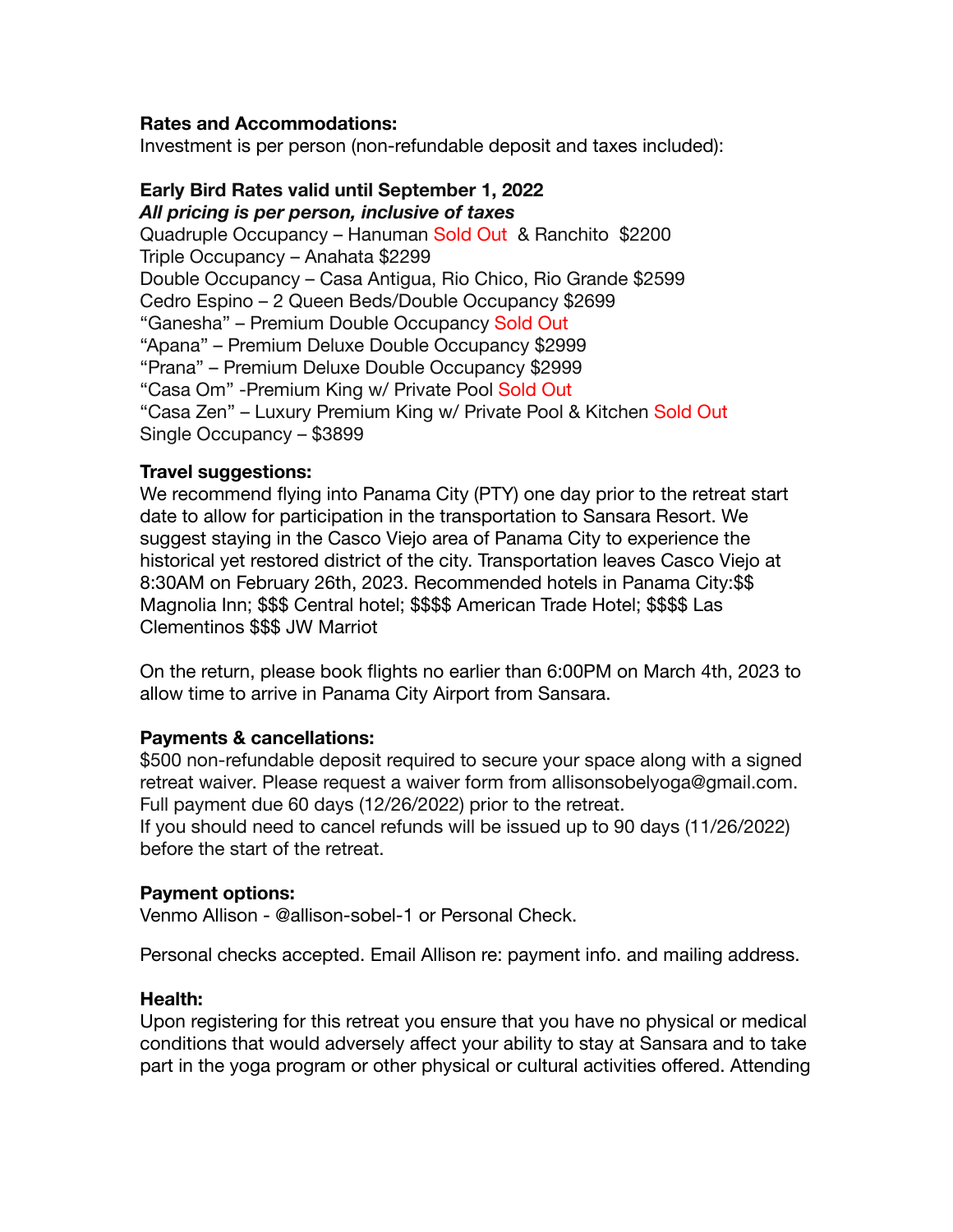a retreat at Sansara is at your own risk and as such we and Sansara are not liable for any injuries incurred while on property.

## **Release and Waiver of Liability:**

| I, (print name                          | , residing at |
|-----------------------------------------|---------------|
| (address)                               | , hereby      |
| acknowledge and agree to the following: |               |

I am participating in Coastal Consciousness: Igniting a Personal Revolution Retreat by Allison Sobel and Bella Craig ("hosts"), during which I will receive information and instruction concerning matters including yoga, health and general wellness and will participate in a number of activities, including the physical practice of yoga.

I am fully aware that yoga requires physical exertion and I will be responsible for recognizing my own physical limitations, which include but are not limited to, not engaging in any action that feels uncomfortable or painful in any way. I will practice yoga at a pace and effort level that feels safe and appropriate for my own physical condition. I understand that in addition to the physical nature of yoga, it may be mentally and/or emotionally strenuous, resulting in certain unforeseen injuries.

I have previously engaged in some form of yoga practice and understand the nature of activities and the risks involved in my participation. All activities prepared or promoted by hosts will present varying degrees of risk that I take full responsibility to independently evaluate and assume. I will not participate in any activities I believe may cause me harm. I take full responsibility for all physical and mental injuries of any kind that I may suffer, including, without limitation, all muscle injuries, heart-related incidents, damage to physical or mental health, and death caused directly or indirectly by any information, instruction or activities conducted or promoted by hosts or any of their agents or representatives, whether or not resulting from the negligent actions or omissions of the foregoing parties. I fully agree to assume the risk of injury and further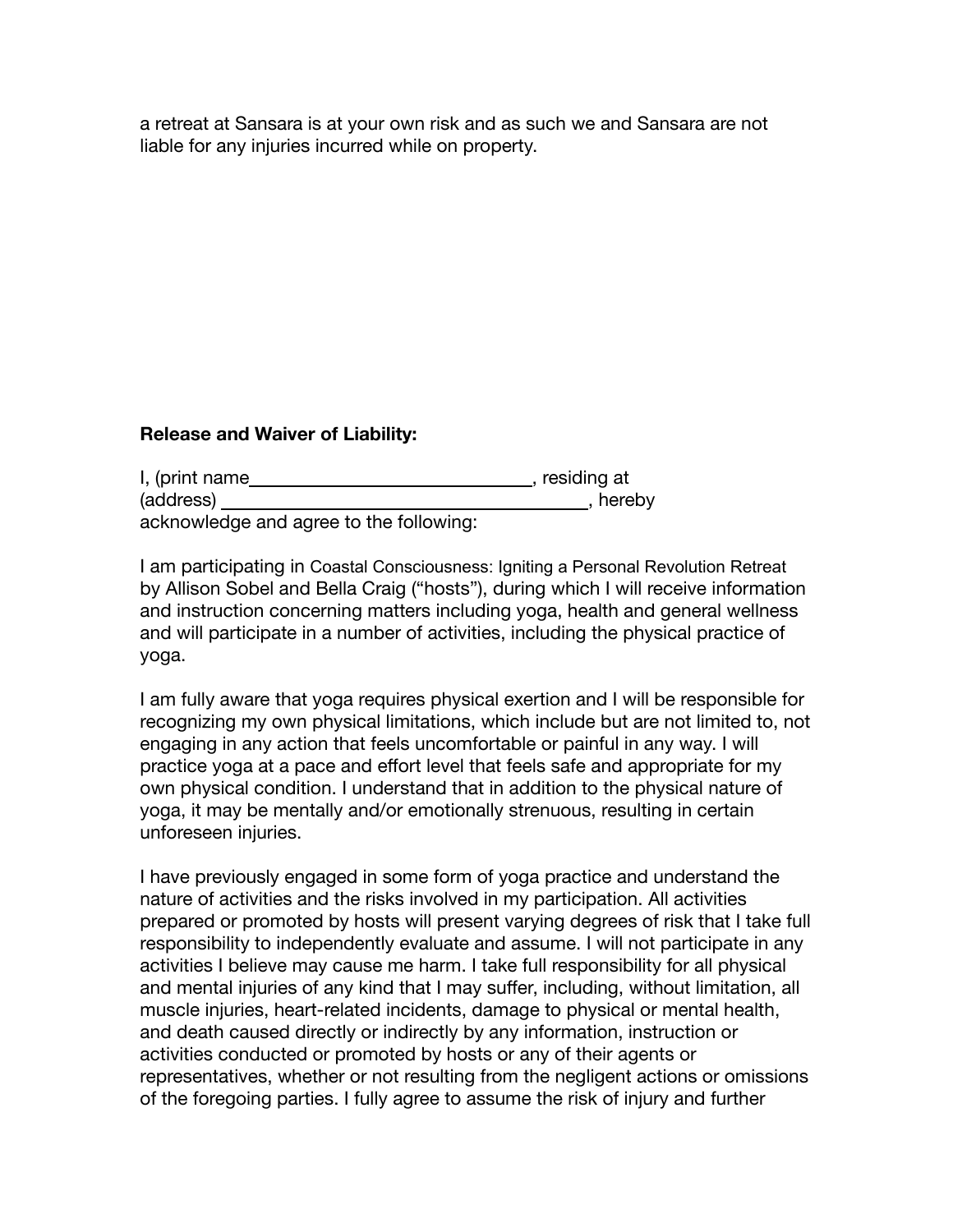agree to release hosts from any and all liability resulting from the actions of third parties.

I understand that it is my responsibility to consult with a physician prior to and regarding my participation in the Coastal Consciousness: Igniting a Personal Revolution Retreat. I understand that it is the host's policy that all individuals participating in a fitness retreat should consult a physician before participating. I represent and warrant, understanding that the hosts will act in reliance of such, that I am in good physical condition, am physically fit, and I have no medical conditions that would impair my ability, or endanger me in any way whatsoever, from participating in the Retreat and all other activities conducted by or promoted by the hosts, of which I will independently evaluate and assess on a continuing basis.

I will not under any circumstances ingest, consume, or take into my body or on my person drugs or other illegal substances during the Retreat. It is understood that at points during the Retreat I may drink (an) alcoholic beverage(s) under my own discretion and will be fully responsible for my own actions. I take full responsibility for any loss, damage, or theft of any personal property brought to the Retreat, and acknowledge that under no circumstances, including any negligence, will the hosts, or any of their agents or representatives be responsible or liable for my personal property.

I agree to abide by the best practices suggested by the hosts while on the Retreat, and specifically assume the risks inherent in yoga, bodywork, aesthetician services, and ingesting foods that I may not have been previously exposed to. My allergies, medical conditions, other physical conditions, and the like, if any, have been disclosed to the hosts and I assume the risks inherent in exposing myself to a new culture and destination.

I understand that the cost of the Retreat is non-refundable.

I acknowledge that I have had sufficient time and opportunity to thoroughly review the entirety of this Release and Waiver of Liability, understand its contents, and agree to the attestations I have made herein. I agree that this agreement will be governed by and interpreted in accordance with the laws of the State of Pennsylvania, United States of America. I agree that the invalidity or unenforceability of any provision of this Release and Waiver of Liability, or any portion thereof, shall not affect the validity or enforceability of the remainder of this agreement.

In view of the entirety of this Release and Waiver of Liability, I hereby agree that I, my assignees, heirs, successors, agents, guardians, and legal representatives will not make a claim against Allison Sobel, Bella Craig, or their employees, agents, or representatives for any injuries, damages, or death, howsoever caused, that I may sustain in connection with my participation in the Retreat.